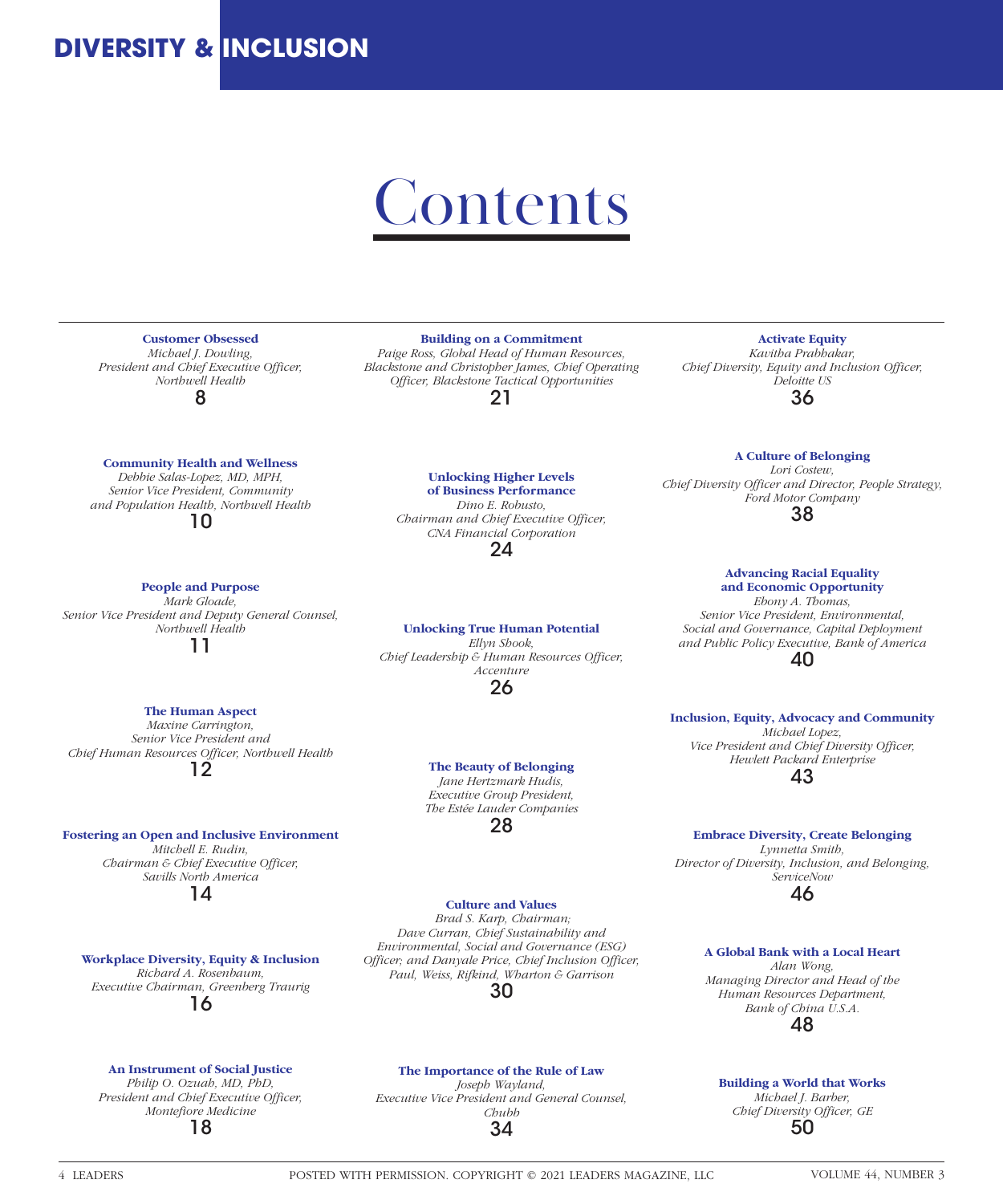**"Leaders are taking a hard look in the mirror and realizing that, while the journey toward equality is complex and making enduring progress can be difficult, the true risk is not to do something, but to do nothing." -** *Ellyn Shook*

**Building the Networks That Move the World Forward** *Diego Scotti, Executive Vice President and Chief Marketing Officer, Verizon*

**Racial Equity** *Shelley Stewart III, Partner, Private Equity and Principal Investors Practice, McKinsey & Company and Leader, McKinsey's Institute for Black Economic Mobility* 52

**Service, Equality and Inclusion** *Lilian Vanvieldt, Executive Vice President and Chief Diversity and Inclusion Officer, Alliant Insurance Services* 56

54

**Celebrating Differences**

*Laurie Havanec, Executive Vice President and Chief People Officer, CVS Health*

58

#### **Advocating for Equality**

*Carla Grant Pickens, Vice President, Global Chief Diversity & Inclusion Officer, IBM* 60

**Transparency, Accountability and Urgency** *Carmen Fernandez, Senior Vice President & Chief People Officer, Marsh McLennan* 62

68 **Creating Financial Security** *Allison Green Johnson,* 

**Representation and Inspiration** *Katherine Richardson, Executive Vice President, Chief Human Resources Officer, PURE Group of Insurance Companies*

*Senior Vice President, Chief Diversity Officer, and Head of Culture and Engagement, Lincoln Financial Group* 70

**The Path Forward** *Melique Jones, Director of Talent Pipeline and Diversity, Equity & Inclusion, Skadden, Arps, Slate, Meagher & Flom LLP* 72

**A Values-Guided Bank** *Teshia Levy-Grant, Senior Vice President and Diversity, Equity & Inclusion Officer, Webster Bank* 76

**Continuous Improvement**

*Landon Loomis, Vice President for Global Policy & Managing Director Brazil, The Boeing Company* 77

**Financing Healthcare Needs** *Alberto Casellas, Executive Vice President and Chief Executive Officer, Synchrony Health & Wellness* 78

**"It Starts With You"**  *Trisch L. Smith,* 

*Global Chief Diversity, Equity and Inclusion Officer, Edelman* 64

**Mission-Driven** *Michael J. Alkire, President and CEO, Premier Inc.* 80

**A Strong Sense of Belonging**  *Rachael Gibson, Director, Diversity, Equity & Inclusion, Marcum LLP* 82

**Collaboration, Coordination and Cooperation** *Alan S. Elkin, Chairman and Chief Executive Officer, Active International* 84

**Empowerment, Measurement, Representation and Communication** *Paloma DeNardis, Head of Inclusion and Diversity, DICK'S Sporting Goods* 86

**Workplace, Workforce and Marketplace** *Diana Gueits-Rivera, Director of Diversity and Inclusion, Cleveland Clinic* 88

**The World of Work**

*Gordana Landen, Group Chief Human Resources Officer, Adecco Group AG* 90

**Personal Branding**  *Erica Lee, Chief Executive Officer, Marquis Who's Who* 92

**Sharply Perseverant**

 *Sean Magee, Founder and Chief Executive Officer, Anchor Trading* 94